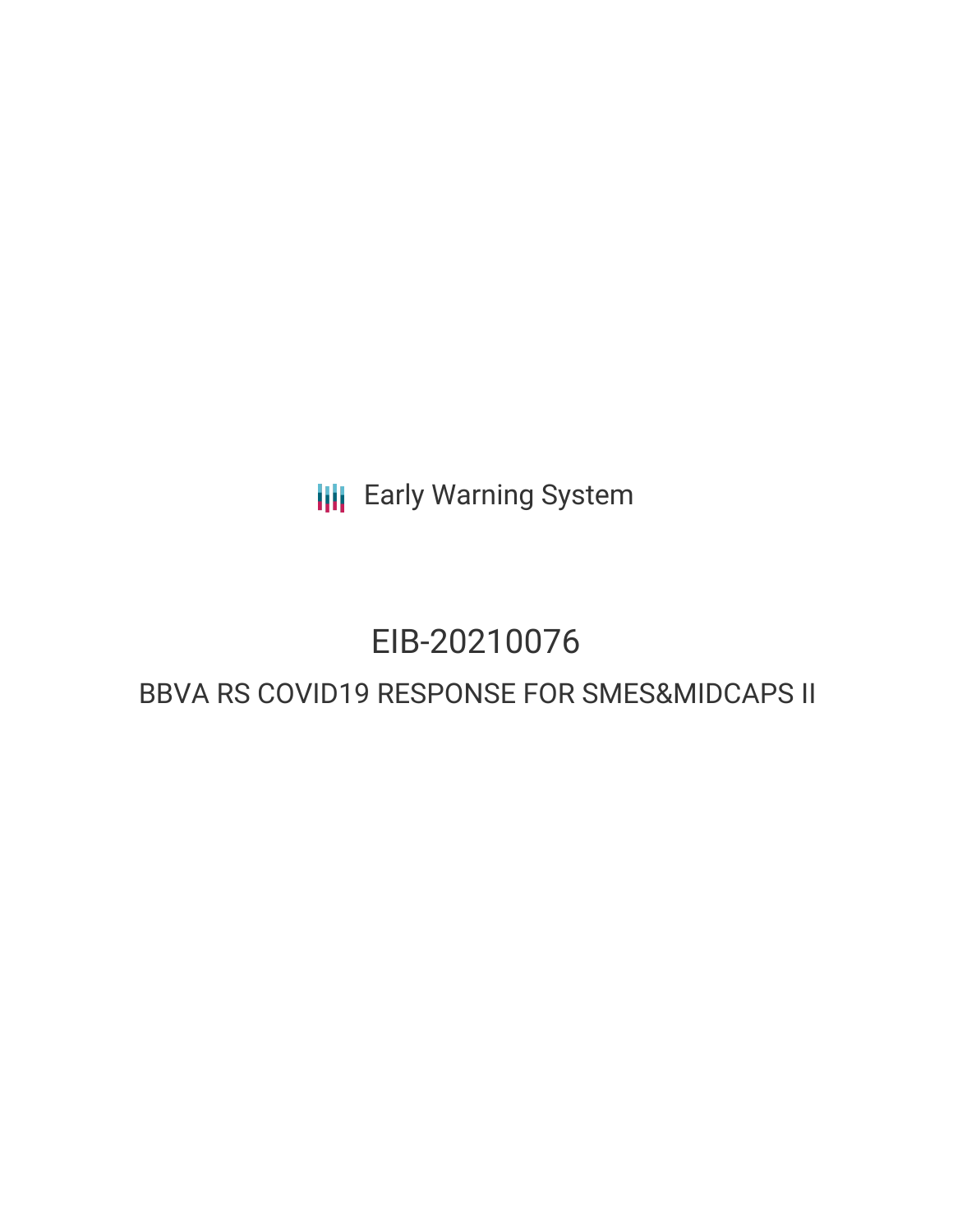

# **Quick Facts**

| <b>Countries</b>               | Spain                              |
|--------------------------------|------------------------------------|
| <b>Financial Institutions</b>  | European Investment Bank (EIB)     |
| <b>Status</b>                  | Approved                           |
| <b>Bank Risk Rating</b>        | FI                                 |
| <b>Voting Date</b>             | 2021-09-15                         |
| <b>Borrower</b>                | BANCO BILBAO VIZCAYA ARGENTARIA SA |
| <b>Sectors</b>                 | Education and Health, Finance      |
| <b>Investment Type(s)</b>      | Guarantee                          |
| <b>Investment Amount (USD)</b> | $$303.51$ million                  |
| <b>Project Cost (USD)</b>      | \$607.03 million                   |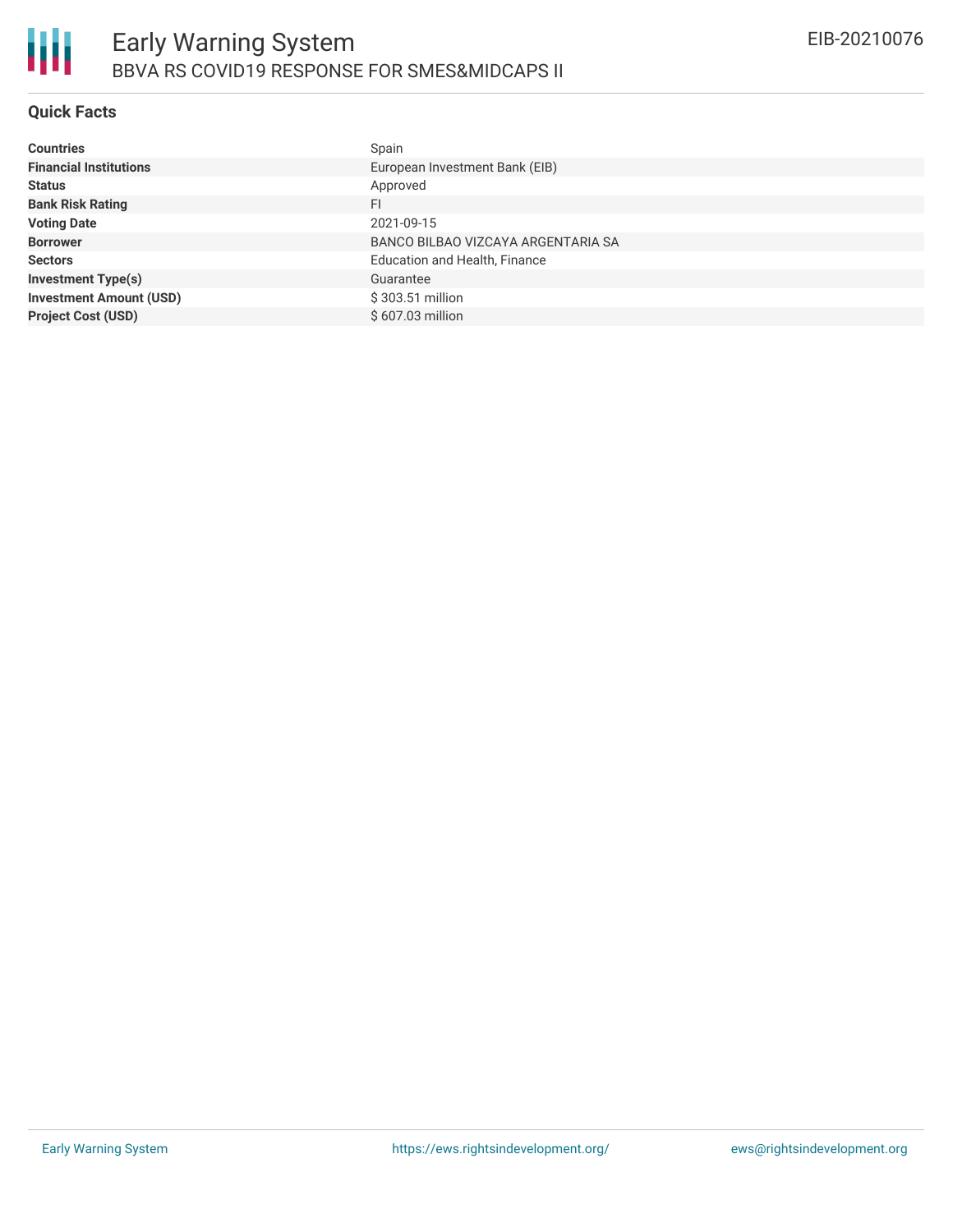

# **Project Description**

According to EIB website, Spain is currently one of the European countries most affected by the coronavirus pandemic, given the reliance of its economy on the tourism and service sectors. SMEs and mid-caps are facing financial stress and bankruptcies and without addressing their short-term liquidity and investment needs, the adverse economic effect of the pandemic could be long-lasting. The guarantee facility will be used to cover up to 50% of the credit risk associated with a Spanish bank's corporate and mid-cap loan portfolios.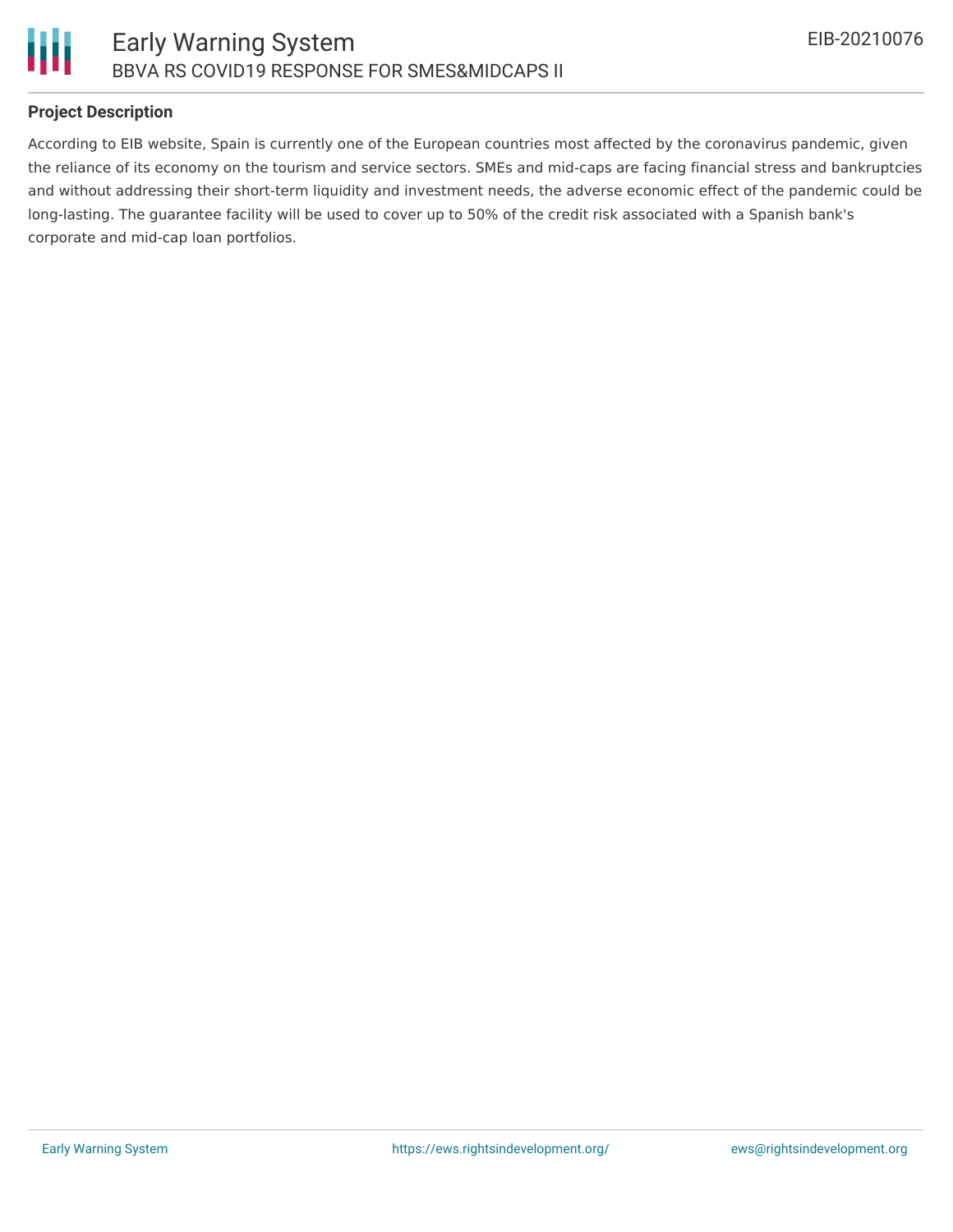#### **Investment Description**

Ш

European Investment Bank (EIB)

#### **Financial Intermediary**

Financial Intermediary: A commercial bank or financial institution that receives funds from a development bank. A financial intermediary then lends these funds to their clients (private actors) in the form of loans, bonds, guarantees and equity shares. Financial intermediaries include insurance, pension and equity funds. The direct financial relationship is between the development bank and the financial intermediary.

Banco Bilbao Vizcaya [Argentaria](file:///actor/3969/) (BBVA) (Financial Intermediary)